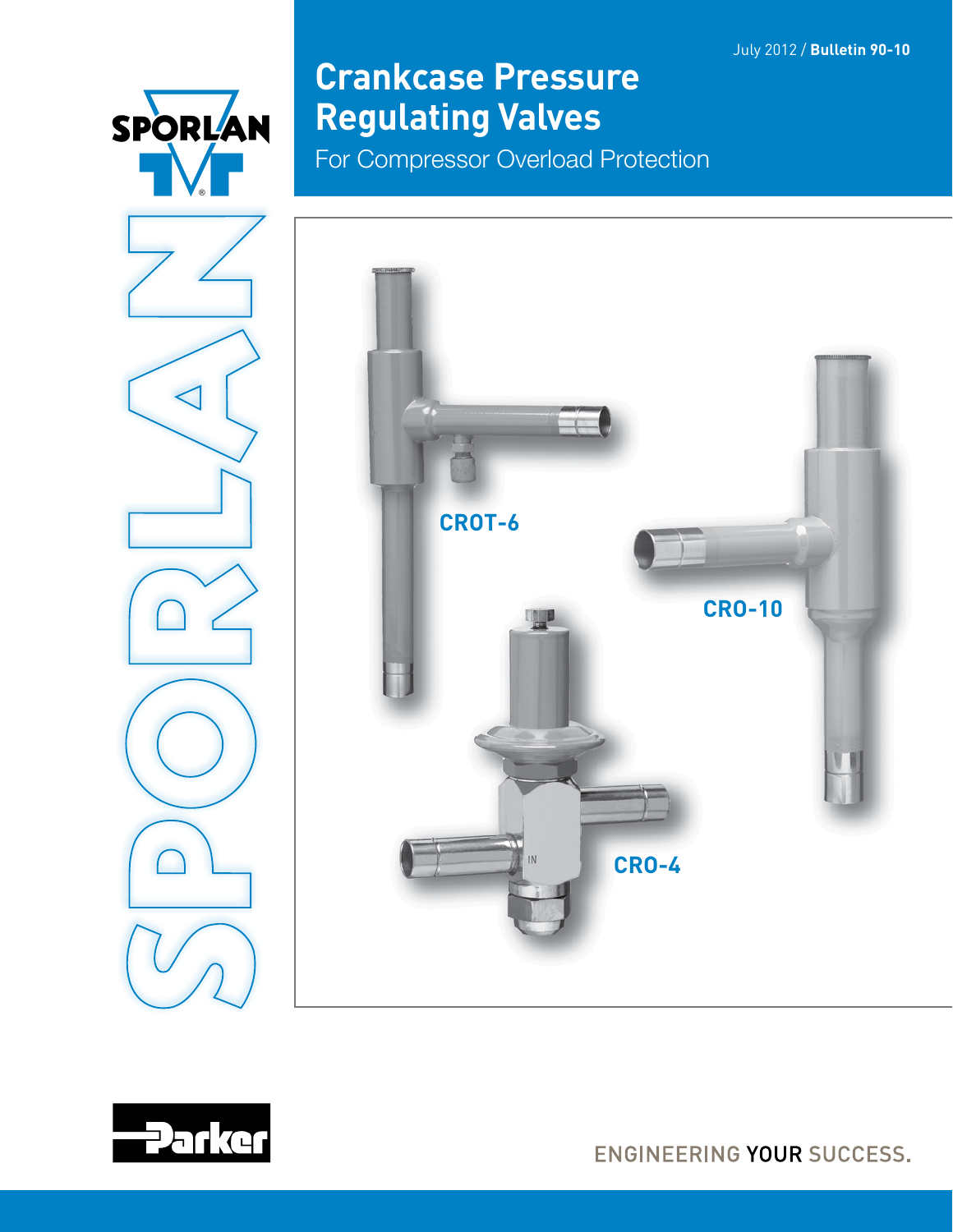Sporlan Crankcase Pressure Regulating Valves are designed to prevent overloading of the compressor motor by limiting the crankcase pressure during and after a defrost cycle or after a normal shutdown period. When properly installed in the suction line, these valves automatically throttle the vapor flow from the evaporator until the compressor can handle the load. Sporlan manufactures three adjustable models: the CRO-4, CRO(T)-6 and CRO(T)-10. All models are available in various adjustment ranges.

### **OPERATION**

**VALVE GRADIENT –** or any pressure sensitive valve to modulate to a more closed or open position, a change in the operating pressure is required. The unit change in the valve stroke for a given change in the operating pressure is called the valve gradient. Every valve has a specific gradient designed for the best possible operation. Valve sensitivity or how the CRO valve reacts to a change in suction (crankcase) pressure and the valve's capacity rating are functions of the valve gradient. For a given set of operating conditions, a greater difference between the suction pressure and the valve setting strokes the valve more in the open direction to obtain greater valve capacity. Once the valve is fully opened, only an increase in pressure drop across the port will increase valve capacity. Because of these interacting factors, all must be considered when a crankcase pressure regulating valve is being selected.



#### ⚠**WARNING – USER RESPONSIBILITY**

valves (sometimes called suction pressure regulating valves) are sensitive only to their outlet pressure (compressor crankcase or suction pressure). To indicate this trait, the designation for our crankcase pressure regulating valves describes the operation: Close on Rise of Outlet pressure or CRO. Figure 1 illustrates either a CRO(T)-6 or CRO(T)-10. In these valve models, the inlet pressure is exerted on the underside of the bellows and on top of the seat disc. Since the effective area of the bellows is equal to the area of the port, the inlet pressure cancels out and does not affect valve operation. The valve outlet pressure acting on the bottom of the disc exerts a force in the closing direction. This force is opposed by the adjustable spring force and these are the operating forces of the CRO. The CRO's pressure setting is determined by the spring force. The CRO-4 is shown in Figure 2. This model has balanced piston design which cancels out both inlet and outlet pressure from acting on the piston. The outlet pressure is sensed under the diaphragm around the pushrod. This pressure, combined with the spring force under the piston, is exerted in the closing direction. The opening force is provided by the adjustable spring element assembly. The CRO's pressure setting is determined by the spring force exerted on top of the diaphragm. Thus, by increasing the adjusting spring force, the valve setting or the pressure at which the valve will close is increased.

**CRO VALVE OPERATION –** Crankcase pressure regulating

As long as the valve outlet pressure is greater than the valve pressure setting, the valve will remain closed. As the outlet pressure is reduced, the valve will open and pass refrigerant vapor into the compressor. Further reduction of the outlet pressure will allow the valve to open to its rated position where the rated pressure drop will exist across the valve port. An increase in the outlet pressure will cause the valve to throttle until the pressure setting is reached.

The CRO(T)-6 and CRO(T)-10 valves are built with an antichatter device which is designed to minimize the damaging effect of compressor pulsations on the valve's bellows. This feature allows the CRO to function at low load conditions without any chattering or other operational difficulties. The CRO-4 does not require this device because the pulsations are dampened before reaching the underside of the diaphragm.

Failure or improper selection or improper use of the products described herein or related items can cause death, personal injury and property damage. This document and other information from Parker Hannifin Corporation, its subsidiaries and authorized distributors provide product or system options for further investigation by users having technical expertise.

The user, through its own analysis and testing, is solely responsible for making the final selection of the system and components and assuring that all performance, endurance, maintenance, safety and warning requirements of the application are met. The user must analyze all aspects of the application, follow applicable industry standards, and follow the information concerning the product in the current product catalog and in any other materials provided from Parker or its subsidiaries or authorized distributors.

To the extent that Parker or its subsidiaries or authorized distributors provide component or system options based upon data or specifications provided by the user, the user is responsible for determining that such data and specifications are suitable and sufficient for all applications and reasonably foreseeable uses of the components or systems.

For safety information see the Safety Guide at www.parker.com/safety or call 1-800-CParker.

#### OFFER OF SALE

The items described in this document are hereby offered for sale by Parker Hannifin Corporation, its subsidiaries or its authorized distributors. This offer and its acceptance are governed by the provisions stated in the detailed "Offer of Sale" elsewhere in this document or available at www.parker.com.

#### FOR USE ON REFRIGERATION and/or AIR CONDITIONING SYSTEMS ONLY

For more information about our products visit us at www.sporlan.com. Bulletin 90-10, July 2012 supersedes Bulletin 90-10, July 2003 and all prior publications.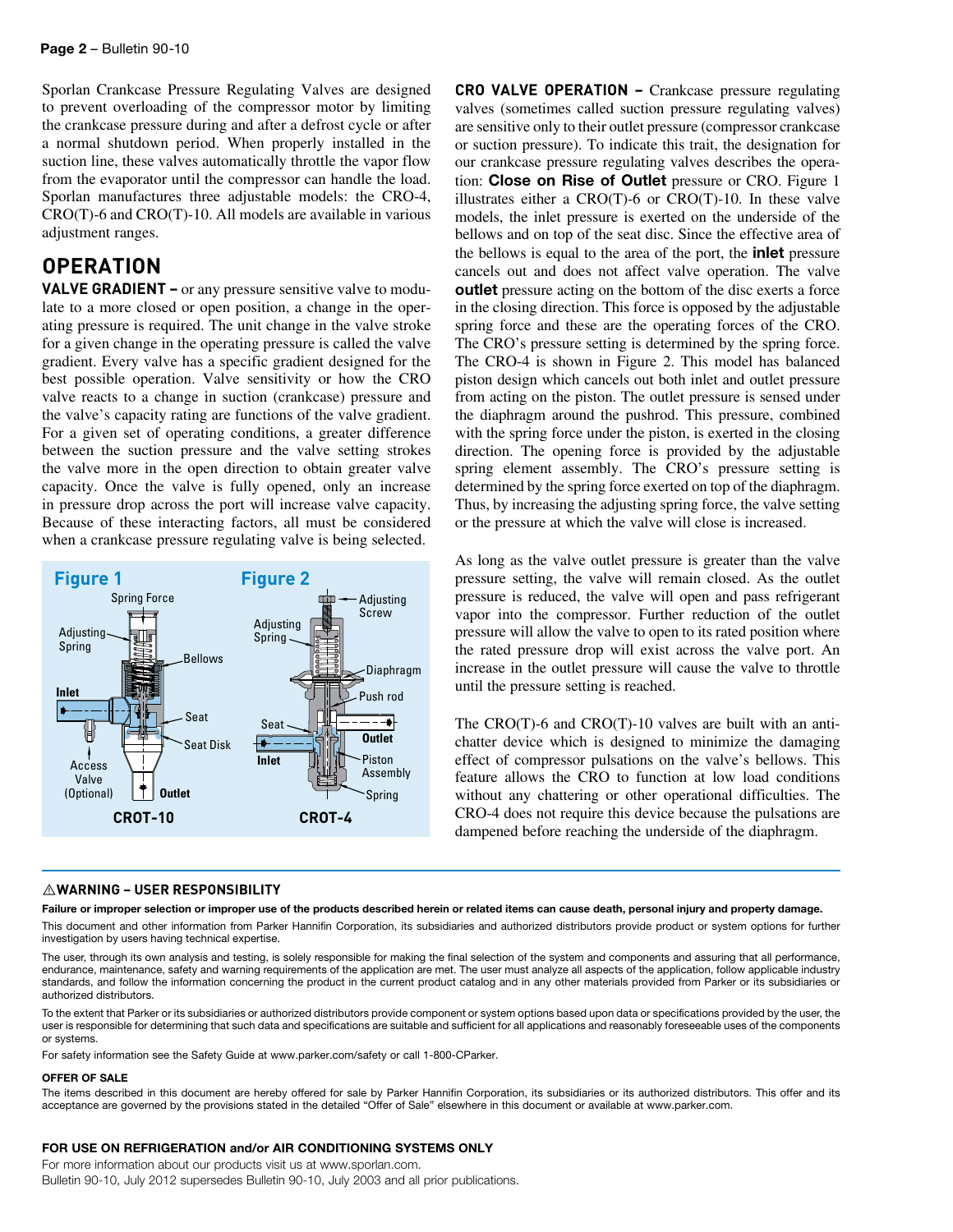### **APPLICATION**

The function of the crankcase pressure regulating valve is similar to the practice of manually throttling the compressor suction service valve until the machine can handle the load. While either device will increase the pulldown period, they are essential in order to protect the compressor. To properly apply a crankcase pressure regulating valve, several system and valve factors must be considered.

**TYPE OF SYSTEM –** A crankcase pressure regulating valve is applicable on any system on which the compressor motor can be overloaded due to high suction pressures. This condition is determined by the specific system design pressures and the compressor manufacturer's application limitations. Care should be taken to completely evaluate a possible compressor overload condition on any refrigeration system being designed.

**CRO LOCATION –** As Figure 3 illustrates, the CRO valve is applied in the suction line between the evaporator and the compressor. Normally, the CRO is installed downstream of any other controls or accessories. However, on some applications it may be advisable or necessary for special purposes to locate other system components, e.g., an accumulator, downstream of the CRO. This is satisfactory as long as the CRO valve is applied as a crankcase pressure regulating valve only.



CRO valves are designed for application in the suction line only and should not be applied in hot gas bypass lines or any other refrigerant line of a refrigeration system. Sporlan manufactures other types of pressure regulating valves for other applications . . . Evaporator Pressure Regulating Valves-ORIT models, see Bulletin 90-20 . . . Head Pressure Control Valves-ORI, OROA, and ORD models, see Bulletin 90-30 . . . Discharge Bypass Valves for compressor capacity control, see Bulletin 90-40 and Defrost Differential Valves, see Bulletin 90-50.

**PIPING INSTRUCTIONS –** Figure 3 is a piping schematic only to illustrate the general location of the CRO valve in the system. Sporlan recommends that recognized piping references be consulted for assistance in piping procedures. Sporlan is not responsible for system design, any damage arising from faulty system design, or for misapplication of its products. If these valves are applied in any manner other than as described in this bulletin, the Sporlan warranty is void.

Inlet strainers are supplied for all CRO models except those with flare connections. Depending on system cleanliness, a suction filter or strainer may be required to protect models with SAE Flare connections.

**ACCESS VALVE/PRESSURE TAP CONNECTION - CRO(T)-6 and CRO(T)-10 –** On many systems it is desirable to have a pressure tap on the inlet side of the crankcase pressure regulating valve. Therefore, an access valve is located on the inlet connection and is indicated by adding a "T" to the valve's designation-CROT. If a pressure tap for a gauge that can be used periodically is desired, the 1/4" SAE access valve connection is used. If a pressure actuated defrost control is used on a refrigeration system, it can be connected to the inlet or evaporator side of the CROT by utilizing the access valve connection without the valve core and cap. The connection can be used for purposes other than those mentioned here, either with or without the access valve core.

**CRO'S AND OTHER CONTROL VALVES –** The pressure limit type thermostatic expansion valve is designed to limit the suction pressure during normal system operation. However, during and after a hot gas defrost cycle or after a shutdown period, the pressure in the evaporator may be such that the compressor motor cannot handle the load imposed on it. In such cases, the pressure limit type TEV is of no help and a CRO **must** be used. While the pressure limit type expansion valve can be used with the CRO, pulldown time may be adversely affected if the expansion valve MOP and the CRO setting are too close to one another. Therefore, unless an extended pulldown time is tolerable or the MOP and the CRO setting are sufficiently far enough apart, Sporlan does not recommend that the two devices be used on the same system.

If the CRO valve is required on a system with a Sporlan Discharge Bypass Valve, some care must be taken with each valve's setting. Since the bypass valve's function is to keep the compressor suction pressure above a certain level during low load operation, the pressure setting of the CRO must be **higher** than the bypass valve setting or the CRO will be constantly throttling the flow to protect the compressor.

**PRESSURE SETTINGS –** The CRO(T)-6 and CRO(T)-10 valves have adjustment ranges of 0/60 psig or 30/110 psig. The CRO-4 has adjustment ranges of 0/20, 0/50 or 0/75 psig. For applications requiring settings beyond these ranges, contact your Sporlan representative.

|                                   |                                   | <b>STANDARD FACTORY SETTINGS</b>   |                                |
|-----------------------------------|-----------------------------------|------------------------------------|--------------------------------|
| <b>Valve Type</b><br><b>CRO-4</b> | <b>Adjustment</b><br>Range - psig | <b>Saturated</b><br><b>Setting</b> | Average psi<br>change per turn |
| <b>CRO-4</b>                      | 0/20                              | 15                                 | $3 - 1/3$                      |
| <b>CRO-4</b>                      | 0/50                              | 30                                 | 6                              |
| <b>CRO-4</b>                      | 0/75                              | 50                                 | 10                             |
| $CRO(T)-6$                        | 0/60                              | 30                                 | հ                              |
| <b>CRO(T)-10</b>                  |                                   |                                    | 2.5                            |
| $CRO(T)-6$                        |                                   |                                    | 12                             |
| <b>CRO(T)-10</b>                  | 30/110                            | 70                                 | 5                              |

The standard factory pressure settings of these valves are listed above. The proper pressure setting for a CRO on a given system is one that is low enough to protect the compressor from an overloaded condition; and, high enough so the compressor capacity and evaporator pulldown time are not penalized. Also, as indicated in the discussion on capacity ratings, the setting should be kept as high as possible to get the maximum possible capacity from the CRO. Therefore, on most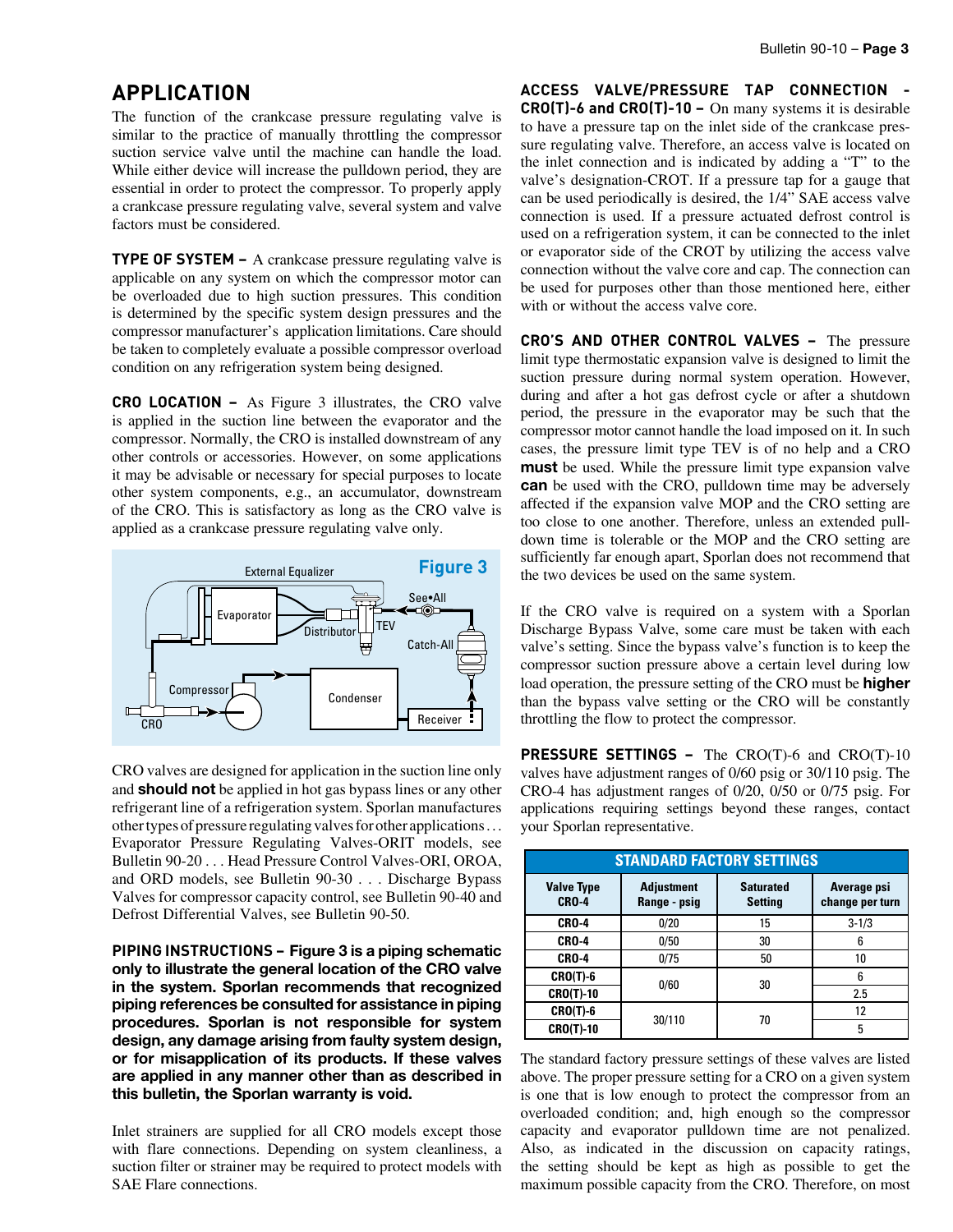systems the best setting is the one that allows maximum system capacity while adequately protecting the compressor against overload. When other pressure settings are required, they are available on special order.

CRO's should be adjusted at startup when the pressure in the evaporator is above the desired setting. The final valve setting should be below the maximum suction pressure recommended by the compressor or unit manufacturer. Complete adjustment instructions are given in Bulletin 90-11.

As previously indicated, the pressure setting of the CRO must be higher than the discharge bypass valve setting whenever these two valves are used on the same system.

**SELECTION FACTORS –** Three factors must be considered when applying CRO valves – the design suction pressure after pulldown, the maximum allowable suction pressure recommended by the compressor manufacturer, and the pressure drop across the valve at design load. The difference between the design suction pressure and the maximum allowable suction pressure determines how much of the valve stroke can be used. Therefore, the maximum capacity the CRO can handle is a function of these factors.

The third factor – pressure drop across the valve – is important because suction line pressure losses penalize system capacity. The pressure drop across the CRO should be kept to a minimum; and, the lower the evaporator temperature, the lower the allowable pressure drop. Normally, a low temperature system can only tolerate a pressure drop of 1/2 to 1 psi across the CRO valve. The maximum pressure drop for any refrigeration system is 2 psi. For that reason the capacity rating table only shows pressure drop values of 1/2, 1, and 2 psi. The Selection Procedures Section shows a typical selection for a low temperature system.

**PARALLELING CRO'S –** For systems with more capacity than the largest CRO can handle, two or more CRO's can be installed in parallel. They should be piped so the pressure drop across each valve is the same. If it is necessary to adjust valves in parallel, they should be adjusted equal amounts so they operate together. If one valve is out-of-adjustment with the others, it is suggested that all valves be backed clear out and then readjusted uniformly.

### **SELECTION PROCEDURES**

The actual selection of a CRO involves five basic system conditions: 1. Refrigerant 2. System capacity in tons 3. Design suction pressure or saturation temperature after pulldown 4. Maximum allowable suction pressure or saturation temperature recommended by the compressor or unit manufacturer (this is the valve setting) 5. Allowable pressure drop across the valve at design load.

The pressure difference between items 3 and 4 determines how much of the valve stroke is utilized. Therefore, the valve setting should be kept as high as possible without exceeding the recommendation of the compressor or unit manufacturer. When the full stroke of the valve is used, the only thing that will increase valve capacity is to take more pressure drop across the valve. Since excessive suction line pressure losses penalize system capacity, the pressure drop across the CRO should be kept to a minimum – the lower the evaporator temperature, the less pressure drop allowed.

**EXAMPLE:** Select a crankcase pressure regulating valve for a Refrigerant 404A system with a capacity of 1.2 tons and a design evaporator temperature of -20°F (16.3 psig saturation suction pressure). The maximum allowable suction pressure (valve setting) is 30 psig. Referring to the Refrigerant 404A capacity table for these operating conditions, we find that the CRO-10-0/60 has a capacity of 1.13 tons for a pressure drop of approximately 1/2 psi. Therefore, the CRO-10-0/60 with the desired connections is the correct selection for this system.



fitting sizes, and because pressure drop is critical, CRO valves should not be selected on the basis of line size.

| <b>Valve</b>     | <b>Port Size</b> | <b>Element Type</b>        |                   | <b>Connections</b> | <b>Body</b>     | <b>Seating</b>         | <b>Type of Joints</b>        |
|------------------|------------------|----------------------------|-------------------|--------------------|-----------------|------------------------|------------------------------|
| Type             | <b>Inches</b>    | and Material               | <b>Type</b>       | <b>Material</b>    | <b>Material</b> | <b>Material</b>        |                              |
| <b>CRO-4</b>     | 1/2              | Diaphragm -Stainless Steel | <b>ODF Solder</b> | Copper             | <b>Brass</b>    | <b>Teflon to Metal</b> | Knife Edge, Metal to Metal   |
|                  |                  |                            | <b>SAE Flare</b>  | Brass              |                 |                        |                              |
| $CRO(T)-6$       | 3/4              | <b>Bellows</b> - Brass     | <b>ODF Solder</b> | Copper             | <b>Brass</b>    | <b>Metal to Metal</b>  | <b>Hermetic Construction</b> |
|                  |                  |                            | <b>SAE Flare</b>  | Brass              |                 |                        |                              |
| <b>CRO(T)-10</b> | 1.218            | <b>Bellows</b> - Brass     | ODF Solder        | Copper             | <b>Brass</b>    | <b>Metal to Metal</b>  | <b>Hermetic Construction</b> |

#### **MATERIALS AND CONSTRUCTION DETAILS**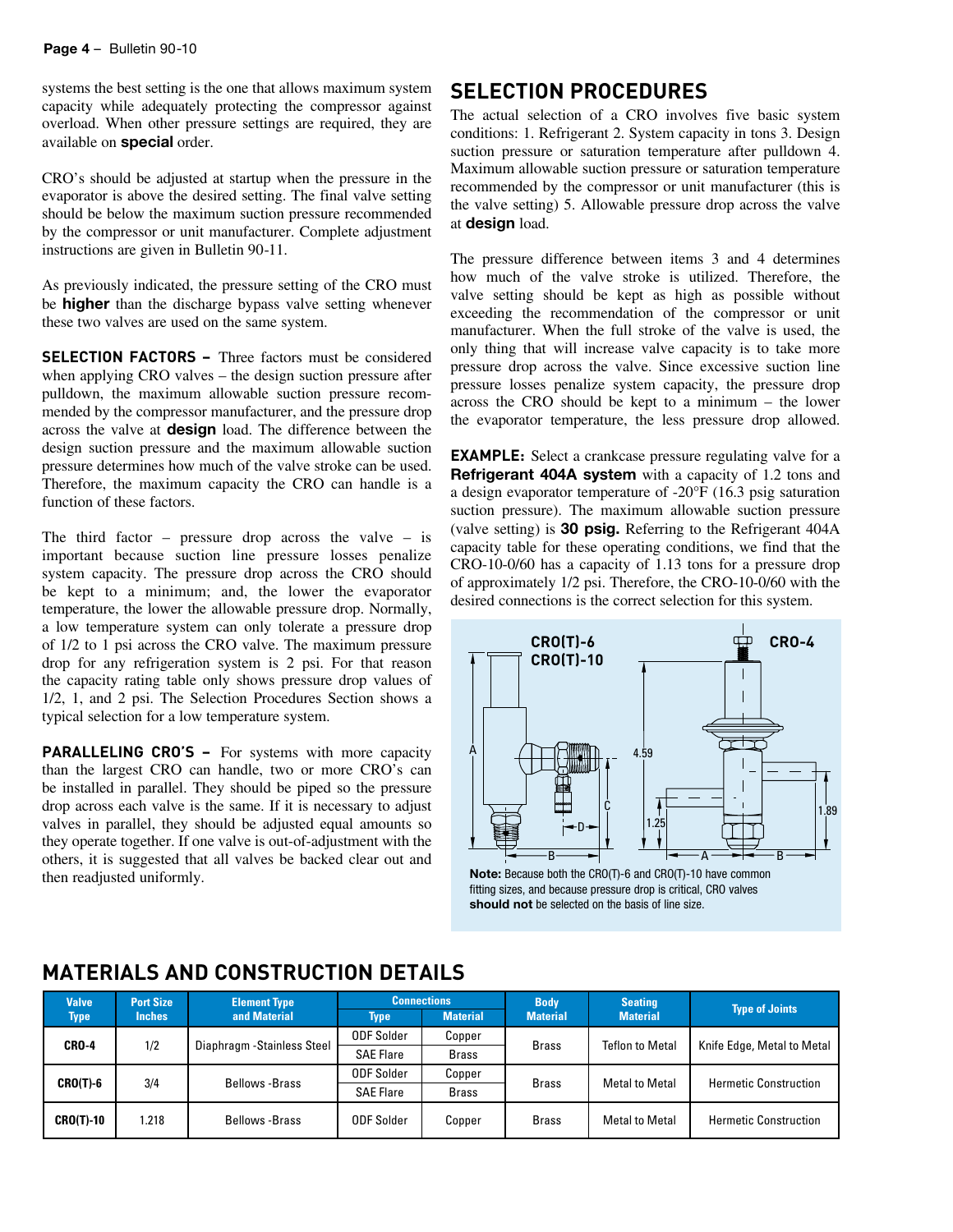### **SPECIFICATIONS**

| <b>Valve</b>     | <b>Nominal</b>                    | <b>Connections - Inches</b>            |       |      | <b>Dimensions - Inches</b> |      |                               |            | <b>Weight - Pounds</b> | <b>Inlet Strainer</b> |
|------------------|-----------------------------------|----------------------------------------|-------|------|----------------------------|------|-------------------------------|------------|------------------------|-----------------------|
| <b>Type</b>      | <b>Adjustment</b><br>Range - psig | <b>Standard Connections</b><br>in BOLD | A     | B    | c.                         | D    | <b>Socket</b><br><b>Depth</b> | <b>Net</b> | <b>Shipping</b>        | <b>Part Number</b>    |
|                  |                                   | 3/8 ODF Solder                         | 1.87  | 1.78 |                            |      | 0.32                          |            |                        | 825-003               |
| <b>CRO-4</b>     | 0/20, 0/50 or                     | 1/2 ODF Solder                         | 2.12  | 2.03 | __                         | __   | 0.37                          | 1.00       | 1.15                   | 825-004               |
|                  | 0/75                              | 3/8 SAE Flare                          | 1.65  | .56  |                            |      |                               |            |                        | <b>Not Available</b>  |
|                  |                                   | 1/2 SAE Flare                          | 1.84  | .75  | __                         |      |                               |            |                        | <b>Not Available</b>  |
|                  |                                   | 5/8 ODF Solder                         | 9.82  | 5.29 | 6.37                       | 3.65 | 0.5                           | 1.00       | 1.25                   | $825 - 5$             |
|                  |                                   | 7/8 ODF Solder                         | 9.82  | 5.29 | 6.37                       | 3.75 | 0.75                          | 1.00       | 1.25                   | $825 - 7$             |
| $CRO(T)-6$       | $0/60$ or<br>30/110               | 1-1/8 ODF Solder                       | 9.82  | 5.29 | 6.37                       | 3.75 | 0.91                          | 1.25       | 1.50                   | 825-9                 |
|                  |                                   | 1/2 SAE Flare                          | 6.19  | 2.62 | 2.81                       | 0.94 |                               | 1.00       | 1.25                   | <b>Not Available</b>  |
|                  |                                   | 5/8 SAE Flare                          | 6.37  | 2.81 | 3.00                       | 1.06 |                               | 1.00       | 1.25                   | <b>Not Available</b>  |
|                  |                                   | 7/8 ODF Solder                         | 11.01 | 5.69 | 6.50                       | 3.25 | 0.75                          | 2.50       | 2.75                   | $825 - 7$             |
| <b>CRO(T)-10</b> | $0/60$ or<br>30/110               | 1-1/8 ODF Solder                       | 11.01 | 5.69 | 6.50                       | 3.25 | 0.91                          | 2.50       | 2.75                   | $825 - 9$             |
|                  |                                   | 1-3/8 ODF Solder                       | 11.01 | 5.69 | 6.50                       | 3.25 | 0.97                          | 2.50       | 2.75                   | 825-11                |

The CRO-4 is a Recognized Component by Underwriter's Laboratories Inc. for the U.S. and Canada – Guide SFJQ2/SFJQ8, File No. SA5460. Maximum rated pressure of 500 psig (3447 kPa). The CRO(T)-6 and CRO(T)-10 are Recognized Components by Underwriter's Laboratories Inc. for the U.S. and Canada – Guide SFJQ2/SFJQ8, File No. SA5460. Canadian Standards Association, File LR36628. Maximum rated pressure of 450 psig (3102 kPa).

# **REFRIGERANT 22 - CAPACITIES – TONS**

Capacities based on 100°F condensing temperature, 10°F superheat and 0°F subcooling

|                                      | <b>Design</b>      | <b>Saturated</b> |                          |                          |                          |                          |                          |                          |                          |      | <b>Pressure Drop Across Valve (psi)</b> |                          |                          |                          |                          |      |      |                          |                          |                          |
|--------------------------------------|--------------------|------------------|--------------------------|--------------------------|--------------------------|--------------------------|--------------------------|--------------------------|--------------------------|------|-----------------------------------------|--------------------------|--------------------------|--------------------------|--------------------------|------|------|--------------------------|--------------------------|--------------------------|
| <b>Type and</b><br><b>Adjustment</b> | <b>Evaporator</b>  | <b>Suction</b>   |                          |                          |                          | 0.5                      |                          |                          |                          |      |                                         |                          |                          |                          |                          |      |      | $\overline{2}$           |                          |                          |
| Range                                | <b>Temperature</b> | Pressure – psig  |                          |                          |                          |                          |                          |                          |                          |      | <b>Valve Settings (psig)</b>            |                          |                          |                          |                          |      |      |                          |                          |                          |
|                                      | °F                 | (Reference)      | 10                       | 20                       | 30                       | 40                       | 50                       | 60                       | 10                       | 20   | 30                                      | 40                       | 50                       | 60                       | 10                       | 20   | 30   | 40                       | 50                       | 60                       |
|                                      | $-40$              | 0.6              | 0.09                     | 0.09                     | -                        | -                        | $\overline{\phantom{0}}$ | -                        | 0.13                     | 0.13 | -                                       | $\overline{\phantom{0}}$ | $\overline{\phantom{0}}$ | -                        | 0.17                     | 0.20 |      | -                        | -                        | -                        |
| <b>CRO-4</b>                         | $-30$              | 4.9              | 0.09                     | 0.11                     | $\overline{\phantom{0}}$ | $\overline{\phantom{0}}$ | $\overline{\phantom{m}}$ | $\overline{\phantom{0}}$ | 0.13                     | 0.15 |                                         |                          | $\overline{\phantom{0}}$ | $\overline{\phantom{0}}$ | 0.17                     | 0.20 |      | -                        | $\overline{\phantom{0}}$ |                          |
| 0/20                                 | $-20$              | 10.2             |                          | 0.12                     | $\overline{\phantom{0}}$ |                          | $\qquad \qquad -$        |                          |                          | 0.17 | $\qquad \qquad -$                       | $\overline{\phantom{0}}$ | $\overline{\phantom{0}}$ | -                        |                          | 0.23 |      | $\overline{\phantom{0}}$ |                          | $\overline{\phantom{0}}$ |
|                                      | $-10$              | 16.5             | $\overline{\phantom{0}}$ | 0.11                     | $\overline{\phantom{0}}$ |                          | $\overline{\phantom{0}}$ | $\overline{\phantom{0}}$ |                          | 0.15 |                                         | $\overline{\phantom{0}}$ | $\overline{\phantom{0}}$ | -                        | $\overline{\phantom{0}}$ | 0.21 |      |                          | $\overline{\phantom{0}}$ | $\overline{\phantom{0}}$ |
|                                      | $-40$              | 0.6              | 0.08                     | 0.09                     | 0.09                     | 0.09                     | 0.09                     |                          | 0.13                     | 0.13 | 0.13                                    | 0.13                     | 0.13                     | -                        | 0.14                     | 0.19 | 0.24 | 0.17                     | 0.17                     |                          |
|                                      | -30                | 4.9              | 0.08                     | 0.10                     | 0.11                     | 0.11                     | 0.11                     | $\overline{\phantom{0}}$ | 0.11                     | 0.14 | 0.15                                    | 0.15                     | 0.15                     | -                        | 0.14                     | 0.19 | 0.20 | 0.20                     | 0.20                     | $\overline{\phantom{0}}$ |
| <b>CRO-4</b>                         | $-20$              | 10.2             | $\overline{\phantom{m}}$ | 0.10                     | 0.12                     | 0.12                     | 0.12                     | -                        |                          | 0.14 | 0.17                                    | 0.17                     | 0.17                     | -                        |                          | 0.19 | 0.23 | 0.23                     | 0.23                     |                          |
| 0/50                                 | $-10$              | 16.5             | -                        | 0.10                     | 0.12                     | 0.14                     | 0.14                     | $\overline{\phantom{0}}$ |                          | 0.13 | 0.17                                    | 0.19                     | 0.19                     | -                        | $\overline{\phantom{0}}$ | 0.18 | 0.24 | 0.27                     | 0.27                     | $\overline{\phantom{0}}$ |
|                                      |                    | 24.0             |                          | $\overline{\phantom{0}}$ | 0.12                     | 0.15                     | 0.16                     | $\overline{\phantom{0}}$ |                          |      | 0.16                                    | 0.21                     | 0.22                     | $\overline{\phantom{0}}$ | $\overline{\phantom{0}}$ |      | 0.22 | 0.29                     | 0.30                     | $\overline{\phantom{0}}$ |
|                                      | 10                 | 32.8             | $\overline{\phantom{0}}$ |                          | $\equiv$                 | 0.14                     | 0.17                     | $\equiv$                 | -                        |      | ۰                                       | 0.19                     | 0.24                     | $\overline{\phantom{0}}$ | -                        | -    |      | 0.26                     | 0.33                     | -                        |
|                                      | 20                 | 43.1             |                          |                          | $\overline{\phantom{0}}$ |                          | 0.15                     | —                        |                          |      |                                         |                          | 0.21                     | $\overline{\phantom{0}}$ |                          |      |      |                          | 0.29                     |                          |
|                                      | $-40$              | 0.6              | 0.07                     | 0.09                     | 0.09                     | 0.09                     | 0.09                     | 0.09                     | 0.13                     | 0.12 | 0.13                                    | 0.13                     | 0.13                     | 0.13                     | 0.13                     | 0.17 | 0.22 | 0.17                     | 0.17                     | 0.17                     |
|                                      | $-30$              | 4.9              | 0.08                     | 0.09                     | 0.11                     | 0.11                     | 0.11                     | 0.11                     | 0.10                     | 0.13 | 0.15                                    | 0.15                     | 0.15                     | 0.15                     | 0.14                     | 0.17 | 0.20 | 0.20                     | 0.20                     | 0.20                     |
|                                      | -20                | 10.2             | $\overline{\phantom{0}}$ | 0.10                     | 0.11                     | 0.12                     | 0.12                     | 0.12                     |                          | 0.13 | 0.16                                    | 0.17                     | 0.17                     | 0.17                     | $\overline{\phantom{0}}$ | 0.18 | 0.22 | 0.23                     | 0.23                     | 0.23                     |
| <b>CRO-4</b>                         | $-10$              | 16.5             |                          | 0.09                     | 0.12                     | 0.14                     | 0.14                     | 0.14                     |                          | 0.13 | 0.16                                    | 0.19                     | 0.19                     | 0.19                     | $\overline{\phantom{0}}$ | 0.18 | 0.22 | 0.27                     | 0.27                     | 0.27                     |
| 0/75                                 | O                  | 24.0             |                          | $\overline{\phantom{0}}$ | 0.11                     | 0.14                     | 0.16                     | 0.16                     | -                        |      | 0.16                                    | 0.19                     | 0.22                     | 0.22                     | $\overline{\phantom{0}}$ |      | 0.22 | 0.29                     | 0.30                     | 0.30                     |
|                                      | 10                 | 32.8             |                          |                          | $\overline{\phantom{0}}$ | 0.13                     | 0.16                     | 0.18                     | $\overline{\phantom{0}}$ |      | $\overline{\phantom{0}}$                | 0.18                     | 0.22                     | 0.25                     | $\overline{\phantom{0}}$ |      |      | 0.25                     | 0.31                     | 0.34                     |
|                                      | 20                 | 43.1             |                          | -                        | $\overline{\phantom{0}}$ |                          | 0.14                     | 0.17                     | $\overline{\phantom{0}}$ |      | $\overline{\phantom{0}}$                | $\overline{\phantom{0}}$ | 0.20                     | 0.25                     | -                        | —    |      | $\overline{\phantom{0}}$ | 0.28                     | 0.34                     |
|                                      | 30                 | 55.0             | $\overline{\phantom{0}}$ |                          | $\overline{\phantom{0}}$ | -                        | $\overline{\phantom{0}}$ | 0.15                     | $\overline{\phantom{0}}$ |      |                                         |                          |                          | $\overline{\phantom{0}}$ | -                        |      |      |                          | $\overline{\phantom{0}}$ |                          |

|                                   | <b>Design</b>     | <b>Saturated</b> |                   |                          |                          |                          |      |      |                          |                          | <b>Pressure Drop Across Valve (psi)</b> |                          |                          |      |                          |      |                          |                          |                          |      |
|-----------------------------------|-------------------|------------------|-------------------|--------------------------|--------------------------|--------------------------|------|------|--------------------------|--------------------------|-----------------------------------------|--------------------------|--------------------------|------|--------------------------|------|--------------------------|--------------------------|--------------------------|------|
| <b>Type and</b>                   | <b>Evaporator</b> | <b>Suction</b>   |                   |                          | 0.5                      |                          |      |      |                          |                          |                                         |                          |                          |      |                          |      |                          | 2                        |                          |      |
| <b>Adjustment</b><br><b>Range</b> | Temperature       | Pressure - psig  |                   |                          |                          |                          |      |      |                          |                          | <b>Valve Settings (psig)</b>            |                          |                          |      |                          |      |                          |                          |                          |      |
|                                   | °F                | (Reference)      | 10                | 20                       | 30                       | 40                       | 50   | 60   | 10                       | 20                       | 30                                      | 40                       | 50                       | 60   | 10                       | 20   | 30                       | 40                       | 50                       | 60   |
|                                   | $-40$             | 0.6              | 0.26              | 0.39                     | 0.52                     | 0.64                     | 0.64 | 0.64 | 0.36                     | 0.54                     | 0.72                                    | 0.89                     | 0.89                     | 0.89 | 0.46                     | 0.71 | 0.97                     | .21                      | 1.21                     | 1.21 |
|                                   | $-20$             | 10.2             |                   | 0.36                     | 0.52                     | 0.69                     | 0.84 | 0.84 |                          | 0.49                     | 0.72                                    | 0.96                     | ∣.18                     | 1.18 |                          | 0.66 | 0.97                     | .32                      | 1.62                     | 1.62 |
| $CRO(T)-6$                        | -10               | 16.5             |                   | 0.29                     | 0.47                     | 0.66                     | 0.84 | 0.95 |                          | 0.39                     | 0.66                                    | 0.92                     | .18                      | 1.34 |                          | 0.52 | 0.90                     | .27                      | . 65                     | 1.85 |
| 0/60                              | 0                 | 24.0             |                   | $\overline{\phantom{a}}$ | 0.38                     | 0.59                     | 0.80 | .01  |                          | $\overline{\phantom{0}}$ | 0.52                                    | 0.82                     | .12                      | 1.42 | -                        |      | 0.71                     | l.13                     | 1.55                     | 1.97 |
|                                   | 10                | 32.8             |                   | -                        | $\overline{\phantom{0}}$ | 0.45                     | 0.69 | 0.92 |                          | $\overline{\phantom{a}}$ |                                         | 0.63                     | 0.96                     | 1.30 | $\overline{\phantom{0}}$ |      | $\overline{\phantom{0}}$ | 0.86                     | 1.33                     | 1.81 |
|                                   | 20                | 43.1             |                   | -                        | $\overline{\phantom{0}}$ |                          | 0.50 | 0.76 |                          | -                        |                                         | $\overline{\phantom{0}}$ | 0.70                     | 1.07 | -                        |      | $\equiv$                 | $\overline{\phantom{0}}$ | 0.96                     | 1.48 |
|                                   | 30                | 55.0             |                   | -                        |                          | $\overline{\phantom{0}}$ | -    | 0.50 |                          | -                        | $\qquad \qquad$                         | $\overline{\phantom{0}}$ | $\qquad \qquad$          | 0.70 | —                        |      | -                        | -                        | $\overline{\phantom{0}}$ | 0.96 |
|                                   | $-40$             | 0.6              | 0.75              | 1.40                     | .40                      | l.40                     | 1.40 | 1.40 | 1.06                     | l.98                     | l.98                                    | l.98                     | .98                      | 1.98 | 1.48                     | 2.78 | 2.78                     | 2.78                     | 2.78                     | 2.78 |
|                                   | -20               | 10.2             | $\qquad \qquad -$ | 1.02                     | .83                      | 1.83                     | 1.83 | 1.83 |                          | 1.43                     | 2.58                                    | 2.58                     | 2.58                     | 2.58 |                          | 2.01 | 3.63                     | 3.63                     | 3.63                     | 3.63 |
| <b>CRO(T)-10</b>                  | -10               | 16.5             |                   | 0.41                     | 1.58                     | 2.07                     | 2.07 | 2.07 |                          | 0.58                     | 2.23                                    | 2.92                     | 2.92                     | 2.92 |                          | 0.80 | 3.15                     | 4.11                     | 4.11                     | 4.11 |
|                                   |                   | 24.0             | $\qquad \qquad$   | $\overline{\phantom{a}}$ | 0.79                     | 2.11                     | 2.32 | 2.32 | $\overline{\phantom{0}}$ | $\overline{\phantom{a}}$ | 1.11                                    | 2.98                     | 3.28                     | 3.28 | -                        |      | 1.57                     | 4.20                     | 4.63                     | 4.63 |
| 0/60                              | 10                | 32.8             |                   | $\overline{\phantom{0}}$ |                          | .06                      | 2.54 | 2.60 | $\overline{\phantom{0}}$ | $\equiv$                 | $\overline{\phantom{0}}$                | 1.50                     | 3.58                     | 3.67 | -                        |      | $\overline{\phantom{0}}$ | 2.11                     | 5.06                     | 5.18 |
|                                   | 20                | 43.1             |                   | $\overline{\phantom{0}}$ | $\overline{\phantom{0}}$ |                          | 1.14 | 2.78 | -                        | $\equiv$                 | $\overline{\phantom{0}}$                |                          | 1.61                     | 3.93 | -                        |      |                          | -                        | 2.27                     | 5.55 |
|                                   | 30                | 55.0             |                   |                          |                          | -                        |      | 0.93 |                          | -                        |                                         | -                        | $\overline{\phantom{0}}$ | 1.31 |                          |      |                          | $\overline{\phantom{0}}$ | $\overline{\phantom{m}}$ | 1.84 |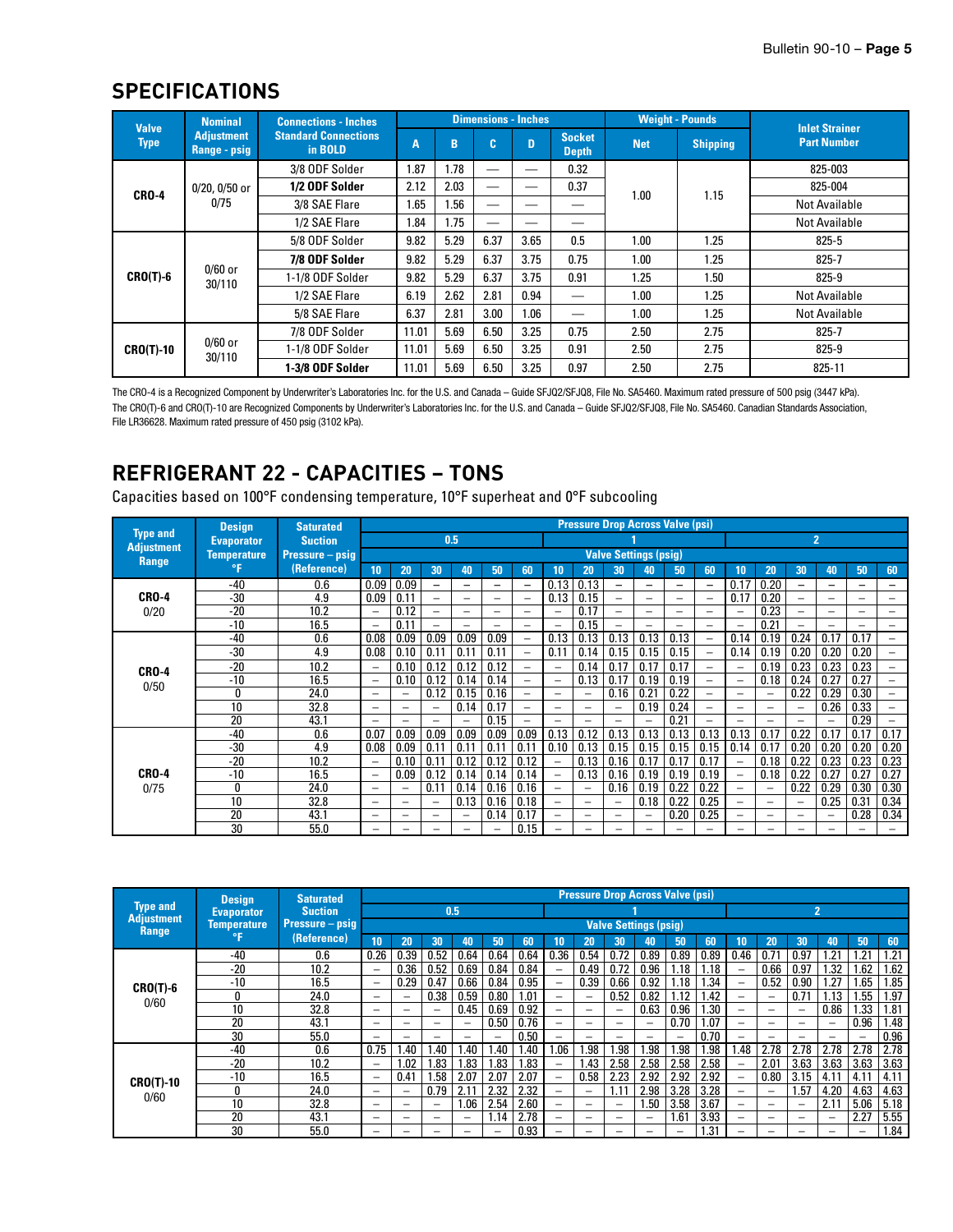# **REFRIGERANT 22 - CAPACITIES – TONS (cont.)**

Capacities based on 100°F condensing temperature, 10°F superheat and 0°F subcooling

|                                      | <b>Design</b>      | <b>Saturated</b>         |                          |                          |                          |      |      |      |      |      | <b>Pressure Drop Across Valve (psi)</b> |      |      |      |      |                          |      |                |      |      |
|--------------------------------------|--------------------|--------------------------|--------------------------|--------------------------|--------------------------|------|------|------|------|------|-----------------------------------------|------|------|------|------|--------------------------|------|----------------|------|------|
| <b>Type and</b><br><b>Adiustment</b> | <b>Evaporator</b>  | <b>Suction</b>           |                          |                          | 0.5                      |      |      |      |      |      |                                         |      |      |      |      |                          |      | $\overline{2}$ |      |      |
| <b>Range</b>                         | <b>Temperature</b> | <b>Pressure</b> $-$ psig |                          |                          |                          |      |      |      |      |      | <b>Valve Settings (psig)</b>            |      |      |      |      |                          |      |                |      |      |
|                                      | °F                 | (Reference)              | 40                       | 50                       | 60                       | 70   | 80   | 90   | 40   | 50   | 60                                      | 70   | 80   | 90   | 40   | 50                       | 60   | 70             | 80   | 90   |
|                                      |                    | 24.0                     | 0.48                     | 0.62                     | 0.76                     | 0.90 | l.O5 | . 07 | 0.66 | 0.87 | l.O7                                    | . 27 | .47  | l.51 | 0.91 | .19                      | .48  | .76            | 2.04 | 2.10 |
| $CRO(T)-6$                           | 10                 | 32.8                     | 0.26                     | 0.55                     | 0.71                     | 0.87 | l.O3 | 1.19 | 0.55 | 0.78 | 1.00                                    | .22  | .45  | 1.67 | 0.75 | .07                      | 1.39 | 1.07           | 2.02 | 2.34 |
| 30/110                               | 20                 | 43.1                     | -                        | 0.44                     | 0.61                     | 0.79 | 0.97 | 1.14 |      | 0.61 | 0.86                                    |      | .36  | 1.61 |      | 0.84                     | 1.19 | 1.54           | .90  | 2.25 |
|                                      | 30                 | 54.9                     | $\qquad \qquad$          |                          | 0.45                     | 0.64 | 0.84 | .04  |      |      | 0.63                                    | 0.91 | .18  | 1.46 | -    | ۰                        | 0.87 | .26            | .65  | 2.04 |
|                                      | 40                 | 68.6                     | $\overline{\phantom{m}}$ | -                        | $\overline{\phantom{0}}$ | 0.42 | 0.64 | 0.85 |      |      | $\overline{\phantom{0}}$                | 0.59 | 0.90 | 1.20 |      | $\overline{\phantom{a}}$ |      | 0.81           | .24  | 1.67 |
|                                      |                    | 24.0                     | 1.43                     | 2.32                     | 2.32                     | 2.32 | 2.32 | 2.32 | 2.02 | 3.28 | 3.28                                    | 3.28 | 3.28 | 3.28 | 2.84 | 4.62                     | 4.62 | 4.62           | 4.62 | 4.62 |
| <b>CRO(T)-10</b>                     | 10                 | 32.8                     | 0.72                     | .72                      | 2.60                     | 2.60 | 2.60 | 2.60 | .02  | 2.43 | 3.67                                    | 3.67 | 3.67 | 3.67 | . 43 | 3.42                     | 5.18 | 5.18           | 5.18 | 5.18 |
| 30/110                               | 20                 | 43.1                     |                          | 0.78                     | .89                      | 2.89 | 2.89 | 2.89 |      | 1.10 | 2.66                                    | 4.09 | 4.09 | 4.09 |      | .54                      | 3.76 | 5.77           | 5.77 | 5.77 |
|                                      | 30                 | 54.9                     |                          | $\overline{\phantom{0}}$ | 0.64                     | .86  | 3.09 | 3.21 |      | -    | 0.90                                    | 2.63 | 4.37 | 4.53 |      | -                        | 1.25 | 3.7            | 6.17 | 6.40 |
|                                      | 40                 | 68.6                     |                          |                          |                          | -    | .57  | 2.92 |      |      |                                         |      | 2.22 | 4.13 |      |                          |      |                | 3.12 | 5.84 |

# **REFRIGERANT 134a - CAPACITIES – TONS**

Capacities based on 100°F condensing temperature, 10°F superheat and 0°F subcooling

|                   | <b>Design</b>      | <b>Saturated</b> |                          |                          |                          |                          |                          |                          |                          |                          | <b>Pressure Drop Across Valve (psi)</b> |                          |                          |                          |                          |      |                          |                          |      |                          |
|-------------------|--------------------|------------------|--------------------------|--------------------------|--------------------------|--------------------------|--------------------------|--------------------------|--------------------------|--------------------------|-----------------------------------------|--------------------------|--------------------------|--------------------------|--------------------------|------|--------------------------|--------------------------|------|--------------------------|
| <b>Type and</b>   | <b>Evaporator</b>  | <b>Suction</b>   |                          |                          | 0.5                      |                          |                          |                          |                          |                          |                                         |                          |                          |                          |                          |      |                          | $\overline{2}$           |      |                          |
| <b>Adjustment</b> | <b>Temperature</b> | Pressure - psig  |                          |                          |                          |                          |                          |                          |                          |                          | <b>Valve Settings (psig)</b>            |                          |                          |                          |                          |      |                          |                          |      |                          |
| Range             | °F                 | (Reference)      | 10 <sup>1</sup>          | 20                       | 30                       | 40                       | 50                       | 60                       | 10                       | 20                       | 30                                      | 40                       | 50                       | 60                       | 10                       | 20   | 30                       | 40                       | 50   | 60                       |
|                   | -40                | 14.7             | 0.06                     | 0.06                     | $\overline{\phantom{0}}$ | $\qquad \qquad$          | -                        | $\qquad \qquad$          | 0.08                     | 0.08                     | $\overline{\phantom{0}}$                | $\qquad \qquad -$        | $\overline{\phantom{0}}$ | -                        | 0.10                     | 0.10 | -                        | $\qquad \qquad$          | -    | $\overline{\phantom{0}}$ |
| <b>CRO-4</b>      | -30                | 9.7              | 0.07                     | 0.07                     | $\overline{\phantom{0}}$ | —                        | -                        | $\overline{\phantom{0}}$ | 0.09                     | 0.09                     | -                                       | $\overline{\phantom{0}}$ | -                        | $\overline{\phantom{0}}$ | 0.12                     | 0.12 | $\overline{\phantom{0}}$ | $\overline{\phantom{0}}$ | -    | -                        |
| 0/20              | $-20$              | 3.6              | 0.08                     | 0.08                     | $\overline{\phantom{0}}$ | $\overline{\phantom{0}}$ | -                        | $\overline{\phantom{0}}$ | 0.11                     | 0.11                     | $\overline{\phantom{0}}$                | -                        | -                        | $\overline{\phantom{0}}$ | 0.15                     | 0.15 | $\overline{\phantom{0}}$ |                          | -    |                          |
|                   | $-10$              | 2.0              | 0.09                     | 0.10                     | $\overline{\phantom{0}}$ |                          | $\overline{\phantom{0}}$ | $\overline{\phantom{0}}$ | 0.13                     | 0.13                     | $\overline{a}$                          | $\overline{\phantom{0}}$ | $\overline{\phantom{0}}$ | -                        | 0.17                     | 0.18 | $\overline{\phantom{0}}$ | $\overline{\phantom{0}}$ | -    | $\overline{\phantom{0}}$ |
|                   | $-40$              | 14.7             | 0.06                     | 0.06                     | 0.06                     | 0.06                     | $\overline{\phantom{0}}$ | $\overline{\phantom{0}}$ | 0.07                     | 0.08                     | 0.08                                    | 0.08                     | 0.08                     | -                        | 0.09                     | 0.10 | 0.10                     | 0.10                     | 0.10 | $\overline{\phantom{0}}$ |
|                   | $-30$              | 9.7              | 0.06                     | 0.07                     | 0.07                     | 0.07                     | $\overline{\phantom{0}}$ | $\overline{\phantom{0}}$ | 0.09                     | 0.09                     | 0.09                                    | 0.09                     | 0.09                     | $\overline{\phantom{0}}$ | 0.11                     | 0.12 | 0.12                     | 0.12                     | 0.12 | $\overline{\phantom{0}}$ |
|                   | $-20$              | 3.6              | 0.07                     | 0.08                     | 0.08                     | 0.08                     | 0.08                     | $\overline{\phantom{0}}$ | 0.10                     | 0.11                     | 0.11                                    | 0.11                     | 0.11                     | $\overline{\phantom{0}}$ | 0.12                     | 0.15 | 0.15                     | 0.15                     | 0.15 | $\overline{\phantom{0}}$ |
| <b>CRO-4</b>      | $-10$              | 2.0              | 0.07                     | 0.09                     | 0.10                     | 0.10                     | 0.10                     | -                        | 0.10                     | 0.13                     | 0.13                                    | 0.13                     | 0.13                     | $\overline{\phantom{0}}$ | 0.13                     | 0.17 | 0.18                     | 0.18                     | 0.18 |                          |
| 0/50              | 0                  | 6.5              | 0.08                     | 0.10                     | 0.11                     | 0.11                     | 0.11                     | -                        | 0.10                     | 0.14                     | 0.15                                    | 0.15                     | 0.15                     | $\overline{\phantom{0}}$ | 0.14                     | 0.18 | 0.21                     | 0.21                     | 0.21 | $\overline{\phantom{0}}$ |
|                   | 10 <sup>2</sup>    | 12.0             | $\overline{\phantom{0}}$ | 0.10                     | 0.12                     | 0.13                     | 0.13                     | -                        |                          | 0.14                     | 0.17                                    | 0.18                     | 0.18                     | $\overline{\phantom{0}}$ |                          | 0.19 | 0.24                     | 0.24                     | 0.24 |                          |
|                   | 20                 | 18.4             | $\overline{\phantom{0}}$ | $\overline{\phantom{0}}$ | 0.12                     | 0.14                     | 0.14                     |                          |                          | $\overline{\phantom{0}}$ | 0.17                                    | 0.20                     | 0.20                     | $\overline{\phantom{0}}$ |                          |      | 0.24                     | 0.28                     | 0.28 |                          |
|                   | 30                 | 26.1             |                          | -                        | -                        | 0.15                     | 0.16                     |                          |                          | $\overline{\phantom{0}}$ | 0.16                                    | 0.21                     | 0.23                     | $\overline{\phantom{0}}$ |                          |      | 0.22                     | 0.28                     | 0.32 |                          |
|                   | $-40$              | 14.7             | 0.05                     | 0.06                     | 0.06                     | 0.06                     | 0.06                     | 0.06                     | 0.07                     | 0.08                     | 0.08                                    | 0.08                     | 0.08                     | 0.08                     | 0.08                     | 0.10 | 0.10                     | 0.10                     | 0.10 | 0.10                     |
|                   | $-30$              | 9.7              | 0.06                     | 0.07                     | 0.07                     | 0.07                     | 0.07                     | 0.07                     | 0.08                     | 0.09                     | 0.09                                    | 0.09                     | 0.09                     | 0.09                     | 0.10                     | 0.12 | 0.12                     | 0.12                     | 0.12 | 0.12                     |
|                   | $-20$              | 3.6              | 0.07                     | 0.08                     | 0.08                     | 0.08                     | 0.08                     | 0.08                     | 0.09                     | 0.11                     | 0.11                                    | 0.11                     | 0.11                     | 0.11                     | 0.12                     | 0.14 | 0.15                     | 0.15                     | 0.15 | 0.15                     |
| <b>CRO-4</b>      | $-10$              | 2.0              | 0.07                     | 0.09                     | 0.10                     | 0.10                     | 0.10                     | 0.10                     | 0.10                     | 0.12                     | 0.13                                    | 0.13                     | 0.13                     | 0.13                     | 0.13                     | 0.16 | 0.18                     | 0.18                     | 0.18 | 0.18                     |
| 0/75              | 0                  | 6.5              | 0.07                     | 0.09                     | 0.11                     | 0.11                     | 0.11                     | 0.11                     | 0.10                     | 0.13                     | 0.15                                    | 0.15                     | 0.15                     | 0.15                     | 0.14                     | 0.17 | 0.21                     | 0.21                     | 0.21 | 0.21                     |
|                   | 10                 | 12.0             | $\overline{\phantom{0}}$ | 0.09                     | 0.11                     | 0.13                     | 0.13                     | 0.13                     |                          | 0.13                     | 0.16                                    | 0.18                     | 0.18                     | 0.18                     | $\overline{\phantom{0}}$ | 0.18 | 0.24                     | 0.24                     | 0.24 | 0.24                     |
|                   | $\overline{20}$    | 18.4             |                          | $\overline{\phantom{0}}$ | 0.12                     | 0.14                     | 0.14                     | 0.14                     | $\overline{\phantom{0}}$ | $\overline{\phantom{0}}$ | 0.16                                    | 0.19                     | 0.20                     | 0.20                     | $\overline{\phantom{0}}$ |      | 0.22                     | 0.27                     | 0.28 | 0.28                     |
|                   | 30                 | 26.1             | $\overline{\phantom{0}}$ | $\overline{\phantom{0}}$ | $\qquad \qquad -$        | 0.14                     | 0.16                     | 0.16                     | $\overline{\phantom{0}}$ | $\overline{\phantom{0}}$ | 0.16                                    | 0.19                     | 0.23                     | 0.23                     | $\overline{\phantom{0}}$ |      | 0.21                     | 0.27                     | 0.32 | 0.32                     |
|                   | 40                 | 35.0             | -                        |                          | $\overline{\phantom{0}}$ | 0.13                     | 0.16                     | 0.18                     |                          |                          | -                                       | 0.18                     | 0.22                     | 0.26                     | -                        |      |                          | $\qquad \qquad$          | 0.31 | 0.36                     |

|                                      | <b>Design</b>      | <b>Saturated</b>       |                          |                          |      |      |      |      |                          |                          | <b>Pressure Drop Across Valve (psi)</b> |      |      |      |      |                 |                          |                |      |      |
|--------------------------------------|--------------------|------------------------|--------------------------|--------------------------|------|------|------|------|--------------------------|--------------------------|-----------------------------------------|------|------|------|------|-----------------|--------------------------|----------------|------|------|
| <b>Type and</b><br><b>Adiustment</b> | <b>Evaporator</b>  | <b>Suction</b>         |                          |                          | 0.5  |      |      |      |                          |                          |                                         |      |      |      |      |                 |                          | $\overline{2}$ |      |      |
| <b>Range</b>                         | <b>Temperature</b> | <b>Pressure</b> – psig |                          |                          |      |      |      |      |                          |                          | <b>Valve Settings (psig)</b>            |      |      |      |      |                 |                          |                |      |      |
|                                      | °F                 | (Reference)            | 10                       | 20                       | 30   | 40   | 50   | 60   | 10                       | 20                       | 30                                      | 40   | 50   | 60   | 10   | 20              | 30                       | 40             | 50   | 60   |
|                                      | $-40$              | 14.7                   | 0.23                     | $0.3^{\circ}$            | 0.39 | 0.40 | 0.40 | 0.40 | 0.29                     | 0.41                     | 0.53                                    | 0.55 | 0.55 | 0.55 | 0.35 | 0.51            | 0.68                     | $0.7^{\circ}$  | 0.71 | 0.71 |
|                                      | $-20$              | 3.6                    | 0.25                     | 0.37                     | 0.48 | 0.56 | 0.56 | 0.56 | 0.34                     | 0.50                     | 0.66                                    | 0.78 | 0.78 | 0.78 | 0.43 | 0.66            | 0.88                     | 1.05           | 1.05 | 1.05 |
|                                      | $-10$              | 2.0                    | 0.25                     | 0.38                     | 0.51 | 0.64 | 0.65 | 0.65 | 0.34                     | 0.52                     | 0.71                                    | 0.89 | 0.91 | 0.91 | 0.43 | 0.69            | 0.95                     | 1.21           | .24  | 1.24 |
| $CRO(T)-6$                           | 0                  | 6.5                    | 0.22                     | 0.37                     | 0.52 | 0.67 | 0.76 | 0.76 | 0.30                     | 0.51                     | 0.73                                    | 0.94 | 1.05 | 1.05 | 0.38 | 0.68            | 0.98                     | .28            | 1.45 | 1.45 |
| 0/60                                 | 10                 | 12.0                   | $\overline{\phantom{0}}$ | 0.34                     | 0.51 | 0.69 | 0.85 | 0.87 | $\overline{\phantom{0}}$ | 0.46                     | 0.71                                    | 0.95 | .19  | 1.21 |      | 0.62            | 0.95                     | 1.30           | .64  | 1.67 |
|                                      | 20                 | 18.4                   | $\overline{\phantom{m}}$ | 0.26                     | 0.45 | 0.65 | 0.84 | 0.99 |                          | 0.35                     | 0.63                                    | 0.90 | .18  | 1.38 |      | 0.47            | 0.85                     | .24            | 1.63 | l.92 |
|                                      | 30                 | 26.1                   | $\overline{\phantom{0}}$ | $\overline{\phantom{0}}$ | 0.35 | 0.56 | 0.78 | 1.01 |                          |                          | 0.48                                    | 0.79 | .10  | 1.41 |      |                 | 0.64                     | l.08           | 1.52 | .96  |
|                                      | 40                 | 35.0                   | $\overline{\phantom{0}}$ | -                        |      | 0.42 | 0.67 | 0.71 |                          | $\overline{\phantom{0}}$ | $\overline{\phantom{0}}$                | 0.58 | 0.93 | 0.99 | -    |                 | $\overline{\phantom{0}}$ | 0.79           | .28  | 1.38 |
|                                      | $-40$              | 14.7                   | 0.88                     | 0.90                     | 0.90 | 0.90 | 0.90 | 0.90 | .23                      | .26                      | .26                                     | .26  | .26  | .26  | 1.72 | 1.76            | 1.76                     | 1.76           | 1.76 | 1.76 |
|                                      | $-20$              | 3.6                    | 0.82                     | .23                      | .23  | .23  | .23  | .23  | .16                      | 1.74                     | 74                                      | .74  | .74  | 1.74 | 1.61 | 2.44            | 2.44                     | 2.44           | 2.44 | 2.44 |
|                                      | $-10$              | 2.0                    | 0.65                     | .43                      | .43  | 1.43 | l.43 | .43  | 0.92                     | 2.02                     | 2.02                                    | 2.02 | 2.02 | 2.02 | .28  | 2.83            | 2.83                     | 2.83           | 2.83 | 2.83 |
| <b>CRO(T)-10</b>                     | O                  | 6.5                    | 0.33                     | .26                      | .64  | . 64 | .64  | l.64 | 0.46                     | 1.78                     | 2.32                                    | 2.32 | 2.32 | 2.32 | 0.63 | 2.50            | 3.26                     | 3.26           | 3.26 | 3.26 |
| 0/60                                 | 10                 | 12.0                   |                          | 0.86                     | .88  | 1.88 | .88  | 1.88 |                          | 1.21                     | 2.65                                    | 2.65 | 2.65 | 2.65 |      | 1.70            | 3.74                     | 3.74           | 3.74 | 3.74 |
|                                      | 20                 | 18.4                   |                          | 0.20                     | .41  | 2.13 | 2.13 | 2.13 | $\overline{\phantom{0}}$ | 0.27                     | .98                                     | 3.02 | 3.02 | 3.02 |      | 0.37            | 2.79                     | 4.25           | 4.25 | 4.25 |
|                                      | 30                 | 26.1                   | $\overline{\phantom{m}}$ | $\qquad \qquad -$        | 0.54 | l.91 | 2.41 | 2.41 | $\overline{\phantom{0}}$ | $\overline{\phantom{m}}$ | 0.76                                    | 2.70 | 3.42 | 3.42 | -    | $\qquad \qquad$ | 1.07                     | 3.81           | 4.81 | 4.81 |
|                                      | 40                 | 35.0                   |                          |                          |      | 0.77 | 2.31 | 2.61 |                          |                          |                                         | .09  | 3.27 | 3.69 |      |                 |                          | l.53           | 4.61 | 5.21 |

*Numbers shown in italic indicate vacuum in inches.*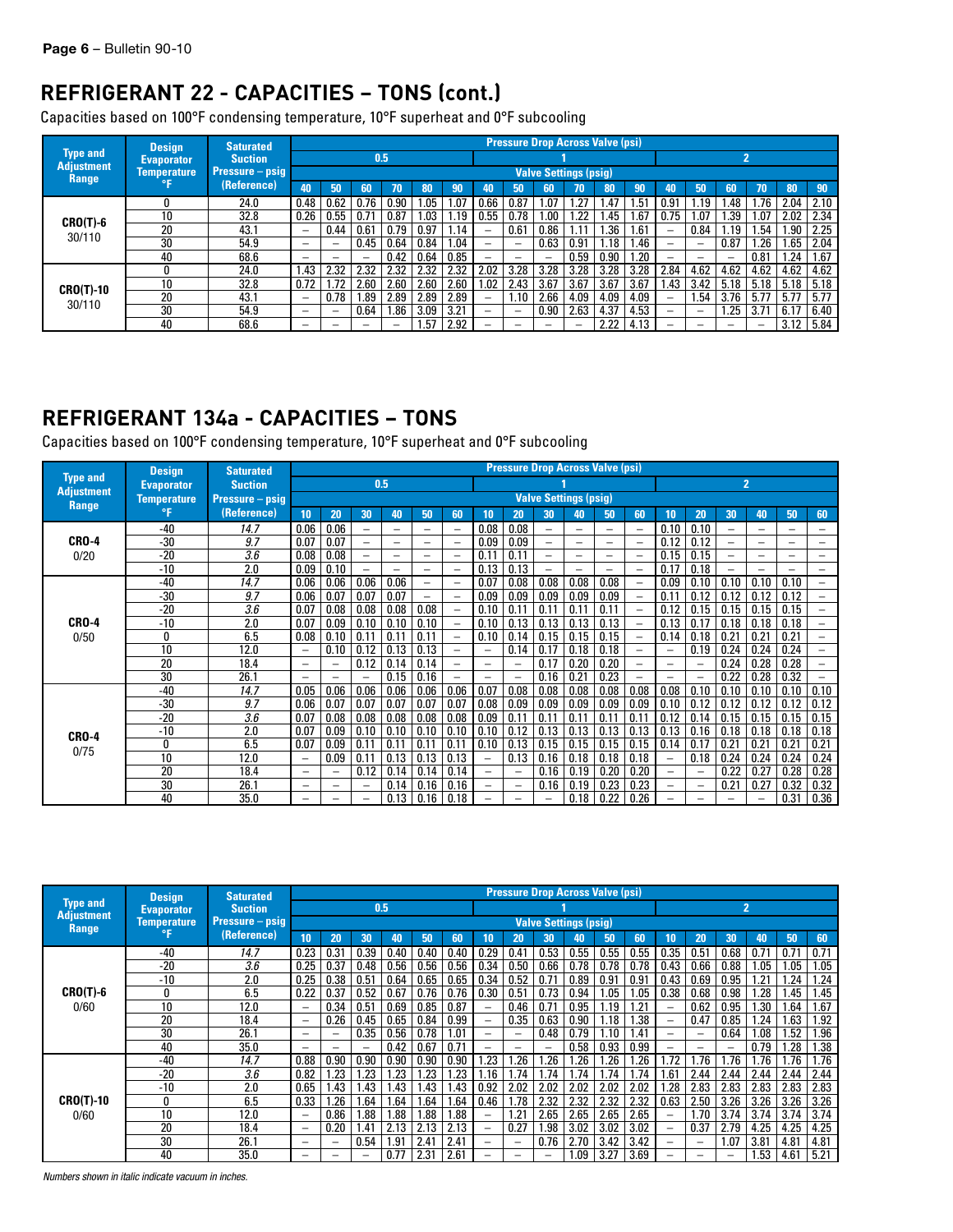# **REFRIGERANT 134a - CAPACITIES – TONS (cont.)**

Capacities based on 100°F condensing temperature, 10°F superheat and 0°F subcooling

|                                      | <b>Design</b>     | <b>Saturated</b> |      |      |      |      |      |      |      |      | <b>Pressure Drop Across Valve (psi)</b> |      |      |      |      |      |      |      |      |      |
|--------------------------------------|-------------------|------------------|------|------|------|------|------|------|------|------|-----------------------------------------|------|------|------|------|------|------|------|------|------|
| <b>Type and</b><br><b>Adiustment</b> | <b>Evaporator</b> | <b>Suction</b>   |      |      | 0.5  |      |      |      |      |      |                                         |      |      |      |      |      | n    |      |      |      |
| <b>Range</b>                         | Temperature       | Pressure – psig  |      |      |      |      |      |      |      |      | <b>Valve Settings (psig)</b>            |      |      |      |      |      |      |      |      |      |
|                                      | °F                | (Reference)      | 40   | 50   | 60   | 70   | 80   | 90   | 40   | 50   | 60                                      | 70   | 80   | 90   | 40   | 50   | 60   | 70   | 80   | 90   |
|                                      |                   | 6.5              | 0.51 | 0.61 | 0.71 | 0.76 | 0.76 | 0.76 | 0.70 | 0.85 | 0.99                                    | l.O5 | .05  | .05  | 0.95 | .15  | .36  | 1.45 | .45  | 1.45 |
| $CRO(T)-6$                           | 10 <sup>10</sup>  | 12.0             | 0.52 | 0.64 | 0.75 | 0.87 | 0.87 | 0.87 | 0.72 | 0.89 | 1.05                                    | 1.21 | .21  | .21  | 0.99 | .21  | .44  | 1.67 | 1.67 | 1.67 |
| 30/110                               | 20                | 18.4             | 0.51 | 0.64 | 0.77 | 0.90 | 0.99 | 0.99 | 0.71 | 0.89 | 1.08                                    | .26  | .38  | .38  | 0.98 | .23  | l.49 | 1.75 | 1.92 | 1.92 |
|                                      | 30                | 26.1             | 0.47 | 0.61 | 0.76 | 0.91 | 1.06 | 1.12 | 0.65 | 0.86 | 1.07                                    | 1.27 | 1.48 | 1.57 | 0.88 | .18  | 1.47 |      | 2.07 | 2.18 |
|                                      | 40                | 35.0             | 0.47 | 0.61 | 0.76 | 0.91 | .06  | .12  | 0.65 | 0.86 | 1.07                                    | 1.27 | .48  | .57  | 0.88 | .18  | .47  |      | 2.07 | 2.18 |
|                                      |                   | 6.5              | .64  | 1.64 | l.64 | 1.64 | .64  | .64  | 2.32 | 2.32 | 2.32                                    | 2.32 | 2.32 | 2.32 | 3.26 | 3.26 | 3.26 | 3.26 | 3.26 | 3.26 |
| <b>CRO(T)-10</b>                     | 10                | 12.0             | .88  | 1.88 | 1.88 | 1.88 | 88.I | .88  | 2.65 | 2.65 | 2.65                                    | 2.65 | 2.65 | 2.65 | 3.74 | 3.74 | 3.74 | 3.74 | 3.74 | 3.74 |
|                                      | 20                | 18.4             | .77  | 2.14 | 2.14 | 2.14 | 2.14 | 2.14 | 2.50 | 3.02 | 3.02                                    | 3.02 | 3.02 | 3.02 | 3.53 | 4.25 | 4.25 | 4.25 | 4.25 | 4.25 |
| 30/110                               | 30                | 26.1             | .30  | 2.22 | 2.42 | 2.42 | 2.42 | 2.42 | 1.83 | 3.14 | 3.42                                    | 3.42 | 3.42 | 3.42 | 2.58 | 4.43 | 4.81 | 4.81 | 4.81 | 4.81 |
|                                      | 40                | 35.0             | .53  | 1.57 | 2.61 |      | 2.72 | 2.72 | 0.74 | 2.22 | 3.69                                    | 3.85 | 3.85 | 3.85 | .04  | 3.12 | 5.21 | 5.42 | 5.42 | 5.42 |

### **REFRIGERANT 404A - CAPACITIES – TONS**

Capacities based on 100°F condensing temperature, 10°F superheat and 0°F subcooling

|                                      | <b>Design</b>      | <b>Saturated</b>         |                          |                          |                          |                          |                          |                          |                          |                          | <b>Pressure Drop Across Valve (psi)</b> |                          |                          |                          |                          |      |                          |                          |                          |                          |
|--------------------------------------|--------------------|--------------------------|--------------------------|--------------------------|--------------------------|--------------------------|--------------------------|--------------------------|--------------------------|--------------------------|-----------------------------------------|--------------------------|--------------------------|--------------------------|--------------------------|------|--------------------------|--------------------------|--------------------------|--------------------------|
| <b>Type and</b><br><b>Adjustment</b> | <b>Evaporator</b>  | <b>Suction</b>           |                          |                          |                          | 0.5                      |                          |                          |                          |                          |                                         |                          |                          |                          |                          |      | $\mathbf{2}^{\prime}$    |                          |                          |                          |
| Range                                | <b>Temperature</b> | <b>Pressure</b> $-$ psig |                          |                          |                          |                          |                          |                          |                          |                          | <b>Valve Settings (psig)</b>            |                          |                          |                          |                          |      |                          |                          |                          |                          |
|                                      | °F                 | (Reference)              | 10                       | 20                       | 30                       | 40                       | 50                       | 60                       | 10                       | 20                       | 30                                      | 40                       | 50                       | 60                       | 10                       | 20   | 30                       | 40                       | 50                       | 60                       |
| <b>CRO-4</b>                         | $-40$              | 4.6                      | 0.06                     | 0.07                     | $\overline{\phantom{0}}$ | $\overline{\phantom{0}}$ | $\overline{\phantom{m}}$ | $\overline{\phantom{0}}$ | 0.09                     | 0.10                     | $\overline{\phantom{m}}$                | $\overline{\phantom{m}}$ | $\overline{\phantom{0}}$ | $\overline{\phantom{0}}$ | 0.11                     | 0.13 | $\overline{\phantom{0}}$ | -                        |                          | -                        |
| 0/20                                 | -30                | 9.9                      | $\qquad \qquad$          | 0.08                     | $\overline{\phantom{0}}$ |                          |                          | —                        | $\overline{\phantom{0}}$ | 0.12                     | -                                       | $\qquad \qquad$          | -                        | $\overline{\phantom{0}}$ | $\overline{\phantom{0}}$ | 0.16 |                          |                          | $\qquad \qquad$          |                          |
|                                      | $-20$              | 16.3                     | $\overline{\phantom{0}}$ | 0.08                     | $\overline{\phantom{0}}$ |                          | $\overline{\phantom{0}}$ |                          |                          | 0.11                     | -                                       | $\overline{\phantom{0}}$ | $\overline{\phantom{0}}$ | $\overline{\phantom{0}}$ | $\overline{\phantom{0}}$ | 0.15 |                          |                          |                          | -                        |
|                                      | $-40$              | 4.6                      | 0.05                     | 0.07                     | 0.07                     | 0.07                     | 0.07                     | —                        | 0.07                     | 0.09                     | 0.10                                    | 0.10                     | 0.10                     | -                        | 0.10                     | 0.12 | 0.13                     | 0.13                     | 0.13                     | $\overline{\phantom{0}}$ |
|                                      | $-30$              | 9.9                      | $\overline{\phantom{0}}$ | 0.07                     | 0.08                     | 0.08                     | 0.08                     | $\overline{\phantom{0}}$ |                          | 0.10                     | 0.12                                    | 0.12                     | 0.12                     | -                        | $\overline{\phantom{0}}$ | 0.13 | 0.16                     | 0.16                     | 0.16                     | —                        |
| <b>CRO-4</b>                         | $-20$              | 16.3                     | $\overline{\phantom{0}}$ | 0.07                     | 0.09                     | 0.10                     | 0.10                     | $\overline{\phantom{0}}$ | $\overline{\phantom{0}}$ | 0.09                     | 0.12                                    | 0.14                     | 0.14                     | $\overline{\phantom{0}}$ | $\overline{\phantom{0}}$ | 0.13 | 0.16                     | 0.19                     | 0.19                     | -                        |
| 0/50                                 | $-10$              | 24.0                     | $\overline{\phantom{0}}$ | $\overline{\phantom{a}}$ | 0.08                     | 0.11                     | 0.11                     | $\overline{\phantom{0}}$ | $\overline{\phantom{0}}$ |                          | 0.12                                    | 0.15                     | 0.16                     | $\overline{\phantom{0}}$ | -                        |      | 0.14                     | 0.20                     | 0.22                     |                          |
|                                      | 0                  | 33.0                     |                          |                          | $\overline{\phantom{0}}$ | 0.10                     | 0.12                     | $\overline{\phantom{0}}$ | -                        |                          | ۰                                       | 0.14                     | 0.17                     | $\overline{\phantom{0}}$ | -                        |      |                          | 0.19                     | 0.24                     |                          |
|                                      | 10                 | 43.5                     | —                        | ۰                        | $\overline{\phantom{0}}$ | $\overline{\phantom{0}}$ | 0.11                     | —                        | -                        |                          | -                                       | $\overline{\phantom{0}}$ | 0.16                     | $\overline{\phantom{0}}$ |                          | -    |                          | -                        | 0.22                     |                          |
|                                      | -40                | 4.6                      | 0.05                     | 0.06                     | 0.07                     | 0.07                     | 0.07                     | 0.07                     | 0.07                     | 0.09                     | 0.10                                    | 0.10                     | 0.10                     | 0.10                     | 0.09                     | 0.11 | 0.13                     | 0.13                     | 0.13                     | 0.13                     |
|                                      | $-30$              | 9.9                      | -                        | 0.07                     | 0.08                     | 0.08                     | 0.08                     | 0.08                     |                          | 0.09                     | 0.11                                    | 0.12                     | 0.12                     | 0.12                     |                          | 0.12 | 0.15                     | 0.16                     | 0.16                     | 0.16                     |
| <b>CRO-4</b>                         | $-20$              | 16.3                     |                          | 0.07                     | 0.08                     | 0.10                     | 0.10                     | 0.10                     |                          | 0.09                     | 0.11                                    | 0.14                     | 0.14                     | 0.14                     |                          | 0.13 | 0.15                     | 0.19                     | 0.19                     | 0.19                     |
|                                      | $-10$              | 24.0                     |                          | $\overline{\phantom{0}}$ | 0.08                     | 0.10                     | 0.11                     | 0.11                     | $-$                      |                          | 0.11                                    | 0.14                     | 0.16                     | 0.16                     | $\overline{\phantom{0}}$ |      | 0.14                     | 0.19                     | 0.22                     | 0.22                     |
| 0/75                                 | 0                  | 33.0                     |                          |                          |                          | 0.09                     | 0.11                     | 0.13                     | $\qquad \qquad -$        | $\overline{\phantom{0}}$ | $\overline{\phantom{0}}$                | 0.13                     | 0.16                     | 0.18                     | $\overline{\phantom{0}}$ | -    |                          | 0.18                     | 0.22                     | 0.25                     |
|                                      | 10                 | 43.5                     | $\overline{\phantom{0}}$ | $\overline{\phantom{0}}$ | $\qquad \qquad$          | $\qquad \qquad$          | 0.11                     | 0.13                     | $\overline{\phantom{0}}$ |                          | $\overline{\phantom{0}}$                | $\overline{\phantom{0}}$ | 0.15                     | 0.18                     | —                        | -    | $\overline{\phantom{0}}$ | $\overline{\phantom{0}}$ | 0.21                     | 0.25                     |
|                                      | 20                 | 55.7                     |                          |                          |                          |                          | —                        | 0.12                     |                          |                          |                                         |                          | $\overline{\phantom{0}}$ | 0.16                     |                          |      |                          |                          | $\overline{\phantom{0}}$ | 0.23                     |

|                                   | <b>Design</b>      | <b>Saturated</b> |                          |                          |                          |                          |      |      |                 |                          |                          | <b>Pressure Drop Across Valve (psi)</b> |      |      |                          |      |                          |                          |                          |      |
|-----------------------------------|--------------------|------------------|--------------------------|--------------------------|--------------------------|--------------------------|------|------|-----------------|--------------------------|--------------------------|-----------------------------------------|------|------|--------------------------|------|--------------------------|--------------------------|--------------------------|------|
| <b>Type and</b>                   | <b>Evaporator</b>  | <b>Suction</b>   |                          |                          |                          | 0.5                      |      |      |                 |                          |                          |                                         |      |      |                          |      |                          | 2                        |                          |      |
| <b>Adjustment</b><br><b>Range</b> | <b>Temperature</b> | Pressure - psig  |                          |                          |                          |                          |      |      |                 |                          |                          | <b>Valve Settings (psig)</b>            |      |      |                          |      |                          |                          |                          |      |
|                                   | °F                 | (Reference)      | 10 <sup>1</sup>          | 20                       | 30                       | 40                       | 50   | 60   | 10 <sup>1</sup> | 20                       | 30                       | 40                                      | 50   | 60   | 10                       | 20   | 30                       | 40                       | 50                       | 60   |
|                                   | -40                | 4.6              | 0.16                     | 0.26                     | 0.36                     | 0.46                     | 0.49 | 0.49 | 0.22            | 0.36                     | 0.50                     | 0.63                                    | 0.68 | 0.68 | 0.28                     | 0.48 | 0.67                     | 0.86                     | 0.94                     | 0.94 |
|                                   | $-20$              | 16.3             | $\overline{\phantom{0}}$ | 0.20                     | 0.33                     | 0.46                     | 0.60 | 0.67 |                 | 0.28                     | 0.46                     | 0.62                                    | 0.85 | 0.93 |                          | 0.37 | 0.63                     | 0.89                     |                          | 1.30 |
| $CRO(T)-6$                        | $-10$              | 24.0             |                          | $\overline{\phantom{0}}$ | 0.27                     | 0.42                     | 0.58 | 0.72 | -               | $\overline{\phantom{0}}$ | 0.37                     | 0.59                                    | 0.81 | 1.01 | -                        |      | 0.51                     | 0.81                     | .13                      | 1.40 |
| 0/60                              | 0                  | 33.0             | $\overline{\phantom{0}}$ | -                        |                          | 0.33                     | 0.51 | 0.67 | -               | $\overline{\phantom{0}}$ | -                        | 0.45                                    | 0.71 | 0.94 | $\overline{\phantom{0}}$ |      | $\overline{\phantom{0}}$ | 0.62                     | 0.99                     | 1.30 |
|                                   | 10                 | 43.5             | $\overline{\phantom{m}}$ | -                        | $\overline{\phantom{m}}$ | $\overline{\phantom{0}}$ | 0.38 | 0.55 | -               | $\overline{\phantom{m}}$ | -                        |                                         | 0.52 | 0.78 | $\overline{\phantom{0}}$ |      |                          |                          | 0.72                     | 1.08 |
|                                   | 20                 | 55.7             | $\overline{\phantom{0}}$ | -                        | $\overline{\phantom{m}}$ | -                        |      | 0.36 | -               | $\overline{\phantom{m}}$ | -                        | $\overline{\phantom{0}}$                |      | 0.50 | -                        | -    |                          | $\overline{\phantom{0}}$ | $\overline{\phantom{0}}$ | 0.68 |
|                                   | $-40$              | 4.6              | 0.33                     | 0.94                     | .07                      | 07. ا                    | .07  | 1.07 | 0.46            | .32                      | 51،،                     | 1.5 <sup>1</sup>                        | .51  | 51.، | 0.63                     | 1.86 | 2.12                     | 2.12                     | 2.12                     | 2.12 |
|                                   | $-20$              | 16.3             | $\overline{\phantom{0}}$ | 0.30                     | 1.13                     | . 45                     | l.45 | 1.45 |                 | 0.43                     | 1.59                     | 2.04                                    | 2.04 | 2.04 |                          | 0.59 | 2.24                     | 2.88                     | 2.88                     | 2.88 |
| <b>CRO(T)-10</b>                  | $-10$              | 24.0             | $\overline{\phantom{m}}$ | $\overline{\phantom{0}}$ | 0.58                     | 1.51                     | 1.67 | 1.67 | -               |                          | 0.81                     | 2.14                                    | 2.35 | 2.35 | $\overline{\phantom{0}}$ |      | 1.14                     | 3.01                     | 3.32                     | 3.32 |
| 0/60                              | 0                  | 33.0             | $\overline{\phantom{a}}$ | -                        |                          | 0.76                     | .91  | 1.91 | -               |                          | $\overline{\phantom{0}}$ | 1.07                                    | 2.69 | 2.69 | -                        |      | $\equiv$                 | 1.51                     | 3.80                     | 3.80 |
|                                   | 10                 | 43.5             | $\overline{\phantom{0}}$ | -                        | $\overline{\phantom{a}}$ | $\overline{\phantom{0}}$ | 0.88 | 1.99 | -               |                          |                          |                                         | .24  | 2.82 |                          |      | -                        |                          | 1.75                     | 3.97 |
|                                   | 20                 | 55.7             |                          | -                        |                          |                          |      | 0.57 |                 | -                        | -                        | -                                       | -    | 0.80 |                          |      | -                        |                          | -                        | 1.12 |

|                                   | <b>Design</b>      | <b>Saturated</b> |                          |                          |                          |                          |                 |      |                          |                          | <b>Pressure Drop Across Valve (psi)</b> |                          |                          |      |      |                          |                          |      |      |      |
|-----------------------------------|--------------------|------------------|--------------------------|--------------------------|--------------------------|--------------------------|-----------------|------|--------------------------|--------------------------|-----------------------------------------|--------------------------|--------------------------|------|------|--------------------------|--------------------------|------|------|------|
| <b>Type and</b>                   | <b>Evaporator</b>  | <b>Suction</b>   |                          |                          |                          | 0.5                      |                 |      |                          |                          |                                         |                          |                          |      |      |                          |                          |      |      |      |
| <b>Adjustment</b><br><b>Range</b> | <b>Temperature</b> | Pressure – psig  |                          |                          |                          |                          |                 |      |                          |                          | <b>Valve Settings (psig)</b>            |                          |                          |      |      |                          |                          |      |      |      |
|                                   | ۰F                 | (Reference)      | 40                       | 50                       | 60                       | 70,                      | 80              | 90   | 40                       | 50                       | 60                                      | 70                       | 80                       | 90   | 40   | 50                       | 60                       | 70   | 80   | 90   |
|                                   |                    | 33.0             | 0.29                     | 0.41                     | 0.52                     | 0.63                     | 0.76            | 0.86 | 0.40                     | 0.57                     | 0.72                                    | 0.89                     | l.O7                     | .21  | 0.54 | 0.79                     | 1.00                     | .23  | 1.49 | 1.69 |
| $CRO(T)-6$                        | 10                 | 43.5             |                          | 0.33                     | 0.45                     | 0.58                     | 0.73            | 0.84 |                          | 0.46                     | 0.63                                    | 0.82                     | .02                      | 1.18 |      | 0.63                     | 0.87                     | . 13 | 1.43 | 1.65 |
|                                   | 20                 | 55.7             | -                        | -                        | 0.33                     | 0.48                     | 0.64            | 0.77 | $\overline{\phantom{0}}$ |                          | 0.46                                    | 0.67                     | 0.90                     | .08  | -    |                          | 0.63                     | 0.93 | 1.26 | 1.51 |
| 30/110                            | 30                 | 69.7             | $\qquad \qquad$          |                          |                          | $\overline{\phantom{m}}$ | 0.49            | 0.63 | $\overline{\phantom{0}}$ | $\overline{\phantom{a}}$ | $\overline{\phantom{a}}$                | $\overline{\phantom{0}}$ | 0.68                     | 0.88 | -    | -                        | $\overline{\phantom{0}}$ |      | 0.95 | 1.23 |
|                                   | 40                 | 85.7             | $\overline{\phantom{0}}$ | $\overline{\phantom{0}}$ |                          | -                        |                 | 0.40 | $\overline{\phantom{0}}$ |                          | -                                       | -                        | $\overline{\phantom{0}}$ | 0.57 | -    | -                        | $\overline{\phantom{0}}$ | -    |      | 0.78 |
|                                   |                    | 33.0             | 0.52                     | .29                      | 91، ،                    | 1.9 <sup>1</sup>         | .91             | . 91 | 0.73                     | .83                      | 2.69                                    | 2.69                     | 2.69                     | 2.69 | l.02 | 2.57                     | 3.80                     | 3.80 | 3.80 | 3.80 |
| <b>CRO(T)-10</b>                  | 10                 | 43.5             |                          | 0.60                     | . .35                    | 2.17                     | 2.17            | 2.17 |                          | 0.84                     | 1.91                                    | 3.06                     | 3.06                     | 3.06 | -    | 1.18                     | 2.69                     | 4.32 | 4.32 | 4.32 |
|                                   | 20                 | 55.7             | -                        | ۰                        | 0.39                     | l.33                     | 2.36            | 2.45 | -                        |                          | 0.54                                    | 87،،                     | 3.33                     | 3.46 | -    |                          | 0.76                     | 2.64 | 4.70 | 4.89 |
| 30/110                            | 30                 | 69.7             | -                        | $\overline{\phantom{0}}$ | $\overline{\phantom{0}}$ | $\qquad \qquad$          | 1.17            | 2.07 | $\overline{\phantom{0}}$ | $\overline{\phantom{a}}$ |                                         |                          | 1.66                     | 2.92 | -    | -                        | $\overline{\phantom{a}}$ | ۰    | 2.34 | 4.13 |
|                                   | 40                 | 85.7             |                          | $\overline{\phantom{m}}$ |                          |                          | $\qquad \qquad$ | 0.42 |                          |                          | $\overline{\phantom{m}}$                |                          | -                        | 0.60 | -    | $\overline{\phantom{a}}$ |                          |      |      | 0.84 |